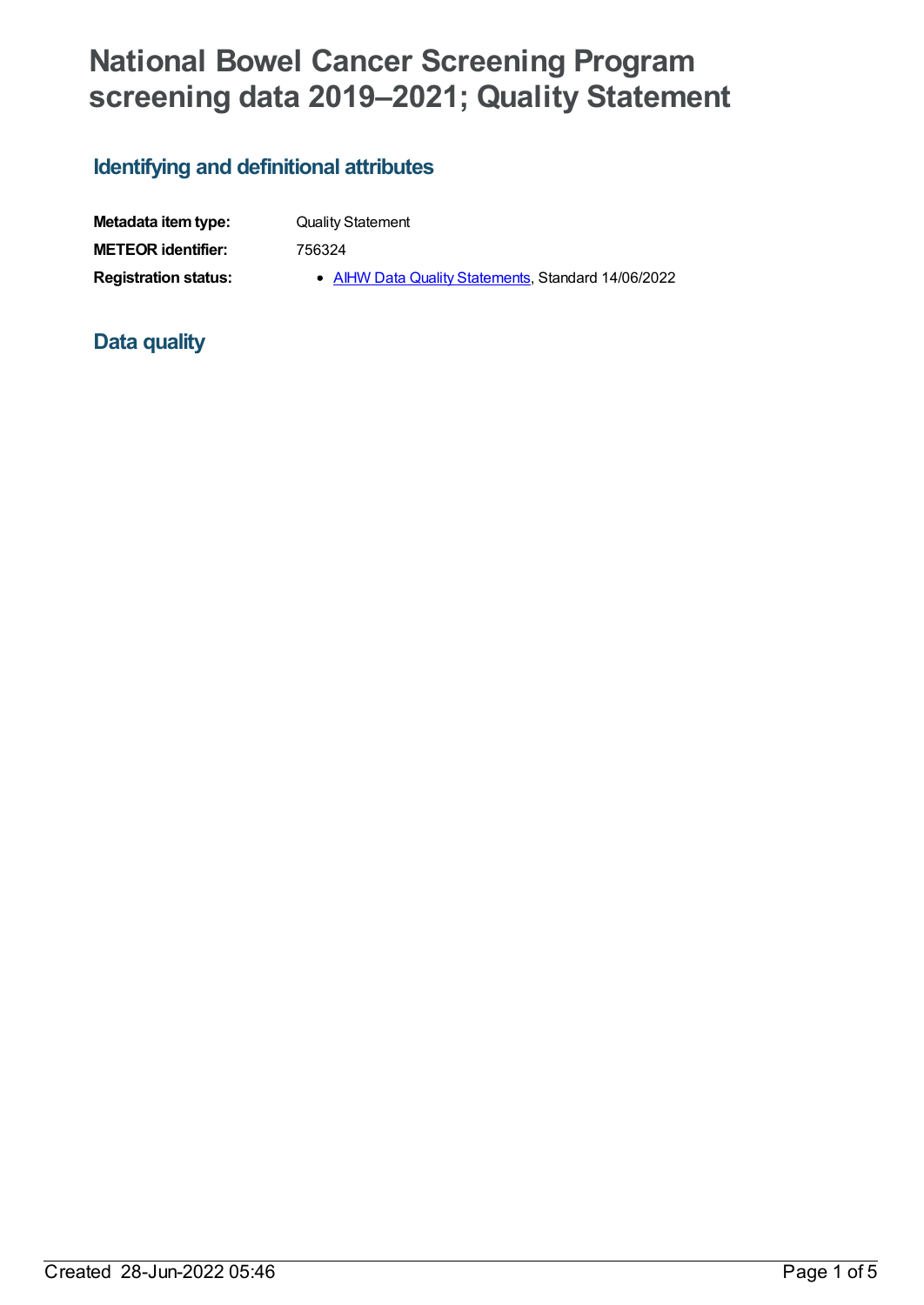#### **Description**

The National Bowel Cancer Screening Program (NBCSP) is a national cancer screening program that started in 2006 and aims to reduce the morbidity and mortality from bowel cancer by using national invitation and screening analysis processes to actively recruit and screen the eligible target population for early detection or prevention of the disease. A 'usual care' model is then used for followup functions for those with a positive (abnormal) screening result; that is, these people are encouraged to see their doctor to discuss the test result and seek further diagnostic testing (such as colonoscopy) as required. Data from these follow-up functions are returned to the National Cancer Screening Register (NCSR) via non-mandatory form return.

Program expansion to implement a biennial screening interval for those aged 50– 74 started in January 2015 and roll-out (with all age groups included) was completed from 1 January 2019. Eligible Australians (Australian citizens or migrants in the Medicare enrolment file, or who are registered with a Department of Veterans' Affairs gold card) aged 50–74 will be invited to screen every 2 years.

Future biennial invitations are 2 years from:

- their previous invitation date (for those who did not participate the previous time) or
- their previous screening test date (for those who did participate the previous time).

NBCSP data depend on the return of data forms from participants, general practitioners, colonoscopists and pathologists to the NCSR. In November 2019, NBCSP data were transitioned from the NBCSP Register maintained by the Department of Human Services into the NCSR, which also houses National Cervical Screening Program data, and is currently maintained by Telstra Health (TH). This means that data are now available for download monthly.

The NBCSP is monitored annually by the Australian Institute of Health and Welfare (AIHW). Results are compiled and reported at the national level by the AIHW in an annual NBCSP monitoring report. Activity is also reported quarterly.

#### **Summary of Key Issues**

- NBCSP screening data are highly relevant for monitoring trends and outcomes from NBCSP screening participation.
- NBCSP data depend on the return of data forms from participants, general practitioners, colonoscopists and pathologists to the National Cancer Screening Register (NCSR).
- NBCSP data are now maintained in the NCSR, which is operated by TH on behalf of the Australian Department of Health.
- Analysis by remoteness, socioeconomic status, Primary Health Network (PHN), Statistical Area Level 3 (SA3) and Statistical Area Level 2 (SA2) are based on Statistical Area 1 (SA1) or postcode of residential address of NBCSP invitees at the time of screening. Correspondences for these disaggregations may be unavoidably older than the year(s) of screening data being reported, potentially leading to inaccuracies.
- Exclusion of people screened outside the NBCSP will result in an underestimation of bowel cancer population screening rates in the target ages.
- Data return for later stages in the NBCSP screening pathway (colonoscopy and pathology follow-up, as required) is not mandatory. This may result in under-reporting, and/or the inability to report on outcome data.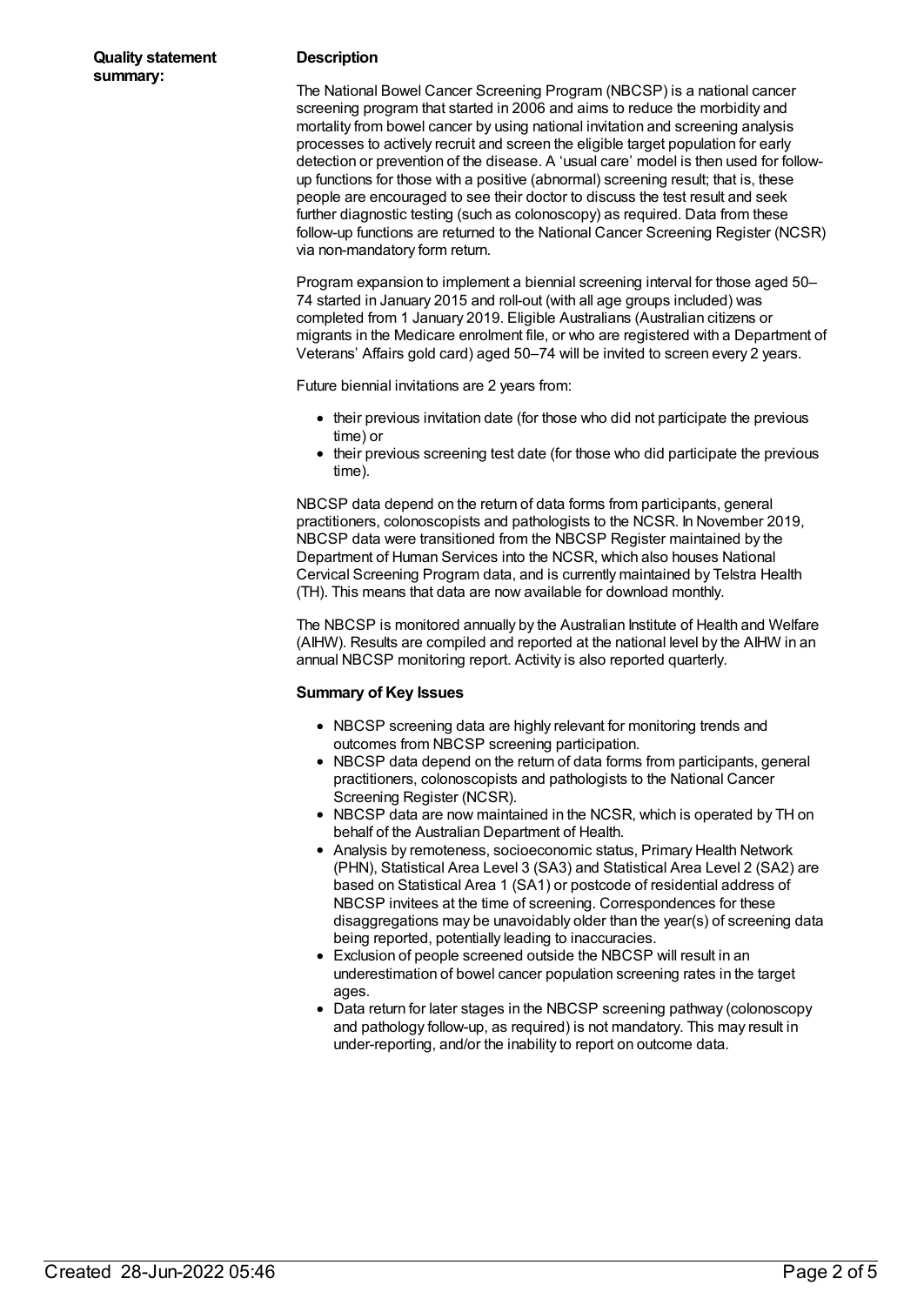| Institutional environment: | The Australian Institute of Health and Welfare is an independent corporate<br>Commonwealth entity under the <b>Australian Institute of Health and Welfare Act</b><br>1987(AlHW Act), governed by a management Board and accountable to the<br>Australian Parliament through the Health portfolio.                                                                                                                                                                                                                                                                                                                                                                                                                                 |
|----------------------------|-----------------------------------------------------------------------------------------------------------------------------------------------------------------------------------------------------------------------------------------------------------------------------------------------------------------------------------------------------------------------------------------------------------------------------------------------------------------------------------------------------------------------------------------------------------------------------------------------------------------------------------------------------------------------------------------------------------------------------------|
|                            | The AIHW is a nationally recognised information management agency. Its purpose<br>is to create authoritative and accessible information and statistics that inform<br>decisions and improve the health and welfare of all Australians.                                                                                                                                                                                                                                                                                                                                                                                                                                                                                            |
|                            | Compliance with the confidentiality requirements in the AIHW Act, the Privacy<br>Principles in the <i>Privacy Act</i> 1988 (Cth) and AIHW's data governance<br>arrangements ensures that the AIHW is well positioned to release information for<br>public benefit while protecting the identity of individuals and organisations.                                                                                                                                                                                                                                                                                                                                                                                                 |
|                            | For further information see the AIHW website www.aihw.gov.au/about-us, which<br>includes details about the AIHW's governance (www.aihw.gov.au/about-us/our-<br>governance) and vision and strategic goals (www.aihw.gov.au/about-us/our-vision-<br>and-strategic-goals).                                                                                                                                                                                                                                                                                                                                                                                                                                                          |
|                            | Previously, under agreement with the Department of Health and AIHW, the<br>Department of Human Services supplied a de-identified snapshot of all NBCSP<br>activity to the AIHW at 6-month intervals. In November 2019, NBCSP Register data<br>were transitioned from the Department of Human Services to the NCSR that is<br>currently managed by TH on behalf of the Department of Health. From 2020, the<br>NCSR through TH provides a raw data extract of the NCSR data tables monthly that<br>the AIHW can download for analysis. Data reported by the AIHW represent a<br>'snapshot' of the NCSR database at the time of extraction, and may not include<br>retrospective updates made to data after the time of extraction. |
| <b>Timeliness:</b>         | NBCSP data are available the following month, but many performance indicators<br>require follow-up data to allow them to be calculated accurately. For example,<br>reporting data for the year 2019 requires follow-up to the end of 2020 to allow at<br>least one year for procedures to occur, such as a colonoscopy after a positive<br>screening test.                                                                                                                                                                                                                                                                                                                                                                        |
|                            | The data discussed in this data quality statement cover the period January 2019–<br>December 2021.                                                                                                                                                                                                                                                                                                                                                                                                                                                                                                                                                                                                                                |
| <b>Accessibility:</b>      | NBCSP data are published annually in the NBCSP monitoring report available on<br>the <b>AIHW</b> website where they can be downloaded without charge. Supplementary<br>data tables presenting data that are more detailed accompany each report and<br>these are also available on the <b>AIHW</b> website where they can be downloaded<br>without charge.                                                                                                                                                                                                                                                                                                                                                                        |
|                            | Users can request data not available online or in reports via the Screening Analysis<br>& Monitoring Unit of the AIHW on (02) 6244 1000 or via email to<br>screening@aihw.gov.au. Requests that take longer than half an hour to compile are<br>charged for on a cost-recovery basis.<br>General enquiries about AIHW publications can be made to the Strategic<br>Communications and Stakeholder Engagement Unit on (02) 6244 1000 or via<br>email to info@aihw.gov.au.                                                                                                                                                                                                                                                          |
| Interpretability:          | Details of the current NBCSP performance indicators can be found at Key<br>performance indicators for the National Bowel Cancer Screening Program.                                                                                                                                                                                                                                                                                                                                                                                                                                                                                                                                                                                |
|                            | While the concept of participation in the NBCSP is easy to interpret, the NBCSP<br>screening pathway and other concepts and statistical calculations are more<br>complex and may be confusing to some users. All concepts are explained within<br>the body of the reports presenting these data, along with footnotes to provide<br>further details and caveats. The appendixes provide additional detail on the data<br>sources and classifications, and on the statistical methods used.                                                                                                                                                                                                                                        |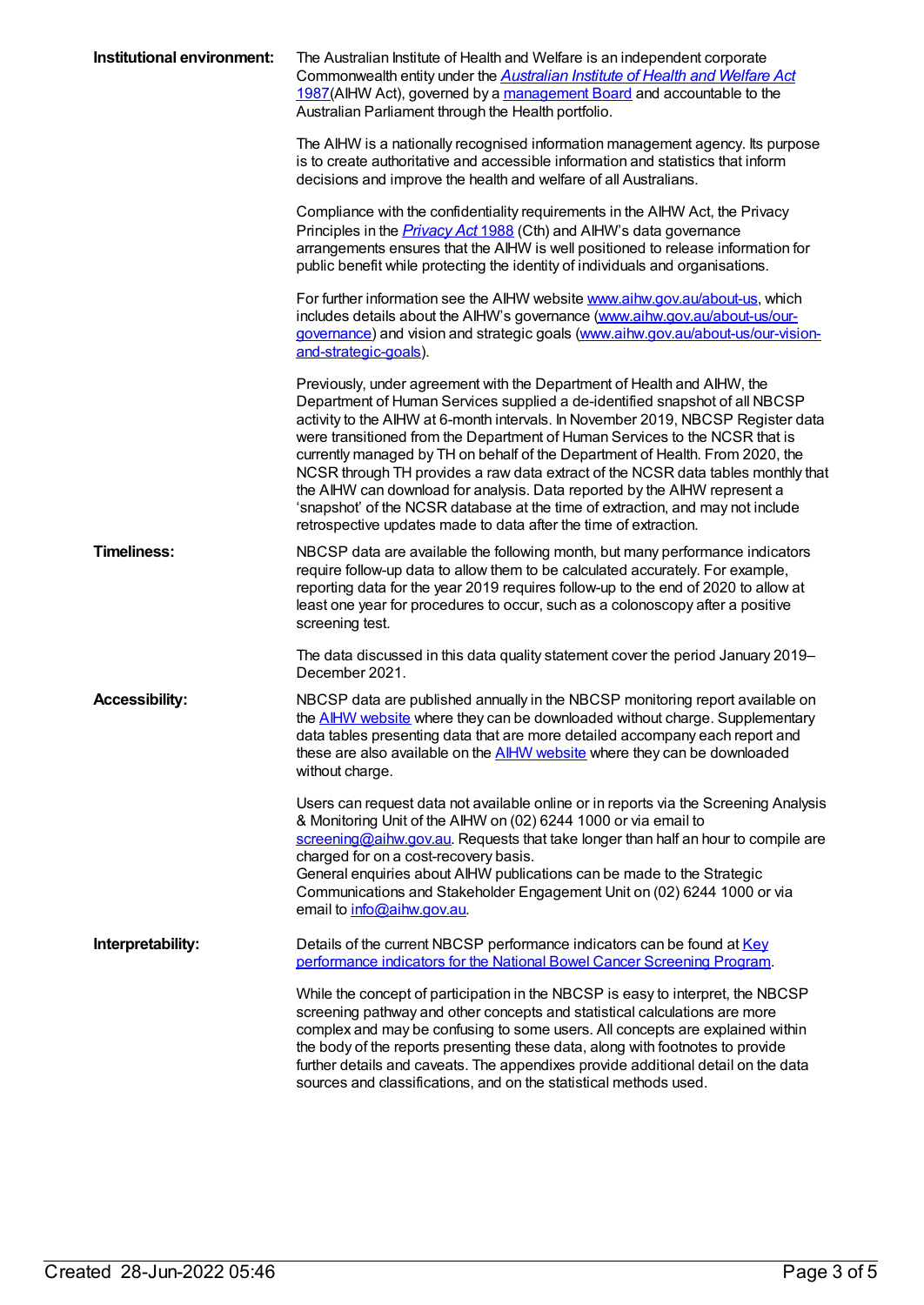**Relevance:** NBCSP screening data are highly relevant for monitoring trends and outcomes from NBCSP screening participation. The data are used for many purposes by policy-makers and researchers, but are supplied and analysed specifically to monitor and inform the NBCSP.

> It is important to note that additional bowel cancer screening is undertaken outside of the NBCSP. Data on people screened outside the program are not routinely collected; therefore, the level of underestimation of overall bowel cancer screening in Australia is unknown.

**Accuracy:** Self-reporting of Aboriginal and Torres Strait Islander, language spoken at home and disability status within the program means these data are only available for those who participate.

> Socioeconomic status Index of Relative Socio-economic Disadvantage (IRSD) rankings are calculated by Postal Area (POA) using a population-based method at the Australia-wide level. These ranked socioeconomic status POAs are then allocated to their relevant jurisdiction, meaning quintiles should contain similar socioeconomic groups across jurisdictions.

> Socioeconomic status IRSD rankings are only measured at the time of the Australian Census of Population and Housing and are not available for approximately 18 months from the Census date. Consequently, socioeconomic status for a geographical area may be up to 6 years old and not an accurate representation of the status of residents at the time the data are analysed. In addition, IRSD is a measure of the average disadvantage of households in an area and the level of disadvantage of an individual household may vary significantly from the average.

> An Australian Bureau of Statistics POA to remoteness correspondence and a POA to socioeconomic status correspondence are used to allocate persons screened to remoteness and socioeconomic status areas based on their postcode of residence. The remoteness (and socioeconomic status) to POA correspondences are based on postal areas, boundaries and classifications as at the year of the last Australian census, which may have been up to 5 years earlier, and boundaries, socioeconomic status and remoteness regions may have changed over time, creating inaccuracies. New postal areas defined since the last Census will not have valid remoteness or socioeconomic status correspondence data available as they will not exist in earlier correspondences.

> Correspondences that convert POAs and Statistical Area 1 geographies to PHN and Statistical Area geographies are also used. This may lead to some minor inaccuracies in results, as some postcodes cross PHN and Statistical Area geographies. This error tends to be largest in areas where the boundaries of the two geographies do not align, or when mapping from larger to smaller areas. [Correspondences](https://www.abs.gov.au/ausstats/abs@.nsf/Latestproducts/1216.0.55.004Main%20Features72012?opendocument&tabname=Summary&prodno=1216.0.55.004&issue=2012&num=&view=) rated with a 'Poor' quality as determined by the Australian Bureau of Statistics are excluded from reporting. Records that cannot be converted by the correspondences are classified in an 'unknown' category.

> NBCSP outcome data are via non-mandatory form return from GP visits, colonoscopies, histopathology, adverse events and surgical resection. The completeness of form return is unknown; therefore, there is an unknown amount of missing outcome data, which needs to be taken into consideration when reviewing NBCSP outcome analyses. Results of some analyses may be excluded where data are not considered complete enough to provide accurate information.

The data used in NBCSP monitoring reports allow for 6 months of follow-up time post-invitation. However, this may not be enough time for all people who had a positive screening result to have completed the screening pathway and had outcomes returned to the NCSR. This may also result in some under-reporting of outcome data.

Data return for later stages in the NBCSP screening pathway (colonoscopy and pathology follow-up as required) is not mandatory. This may result in underreporting, and/or the inability to report on outcome data.